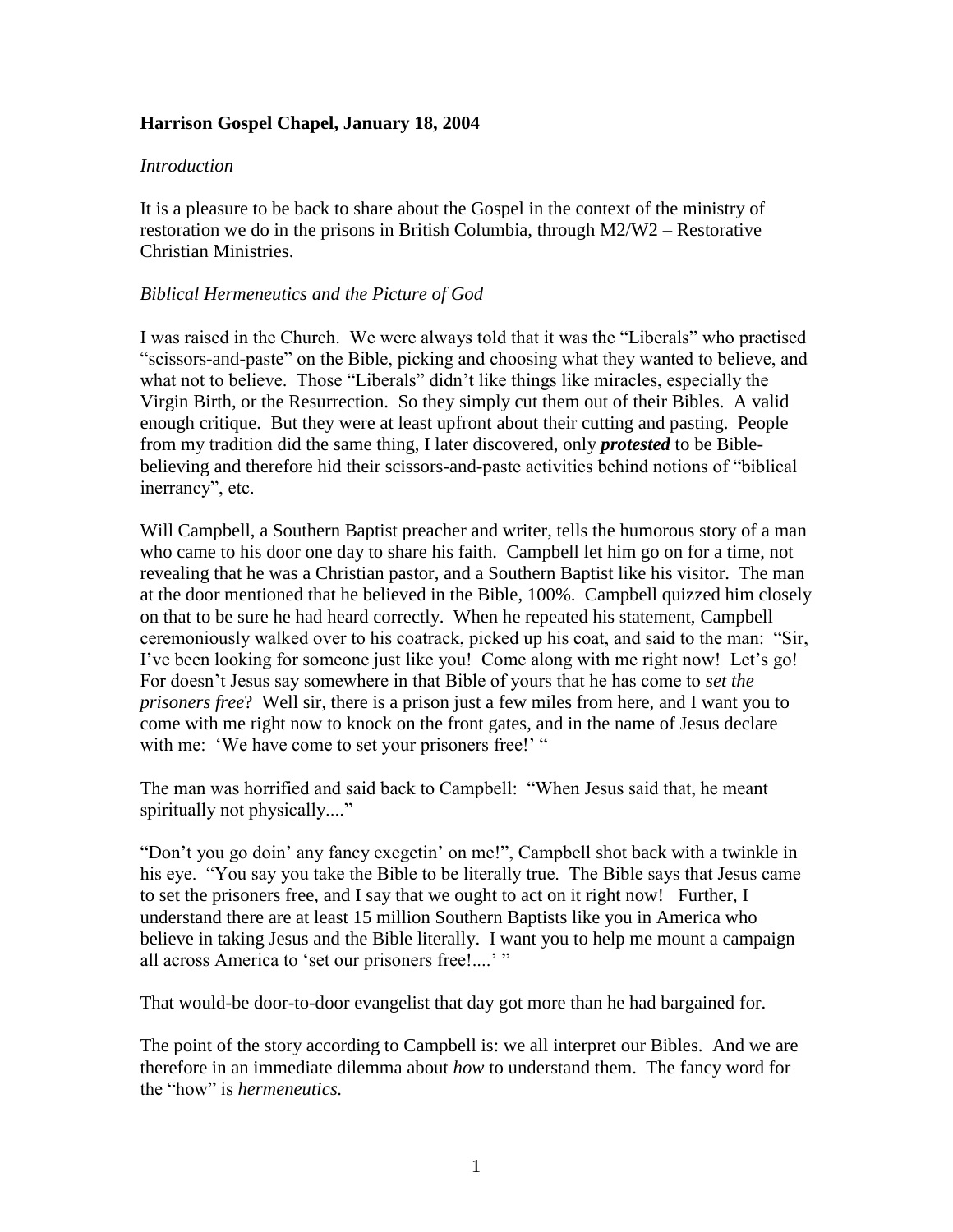### *Story of the Photographer and the Dark Blotches*

An unusual picture was once circulated around our Church when I was a kid. I remember it well. The brief notation below the picture explained that a man had been travelling along the highway after a pristine snowfall sparkled its brightness everywhere under a glorious sun. At one point he stopped, and noticed an unusual play of shadow against the backdrop of the freshly fallen snow. Being an amateur photographer with his own dark room, he took out his camera and snapped a few pictures of the strange phenomenon. He was astounded when, upon developing them, one in particular displayed an amazing likeness to the traditional artists' depictions of the face of Jesus. We all were invited to see what he saw.

What I saw first however, as did most, were dark blotches against a snow-white background. There was no face of any kind to see. Except there was!

It took some doing, some adjusting, but finally I got it! I saw the face too!

Then, what was fascinating after that was, no matter how I looked at the picture, sidewards glance, upside down, laterally inverted even when held against a mirror, I never failed immediately to recognize the face of Jesus in that photo.

We all know this phenomenon.

But some never did see the face. Their eyes simply never adjusted. They even doubted that we who saw really "saw". According to studies, the majority of people cannot "see" in this way.

Once an editor (in his 50's) of a theological piece I had written and was publishing said to me as the task was completed: "I have never been able to shake a picture of God I have had since my childhood. That picture is one of a God who is stern, harsh, totally demanding, punitive, a 'Hangin' Judge' ready to condemn me severely for anything I do wrong, and likely to relegate me to hellfire should I ever so slightly step out of line." He was a Christian, to be sure, and a faithful church-goer, he acknowledged, but he wasn't entirely sure that spending an eternity with such a "god" would not be more like his understanding of hell!

# *The Hangin' Judge*

In 1986 I was asked to participate in a public forum on the death penalty organized by then Fraser Valley College in Abbotsford. In Canada the issue was heating up, as many may recall. In 1987, there was a free vote on the matter in the House of Commons. You are doubtless aware that the 1976 decision to abolish the death penalty for our nation was upheld at that time.

The forum was not in a Christian context. But the Fraser Valley is know as the "Bible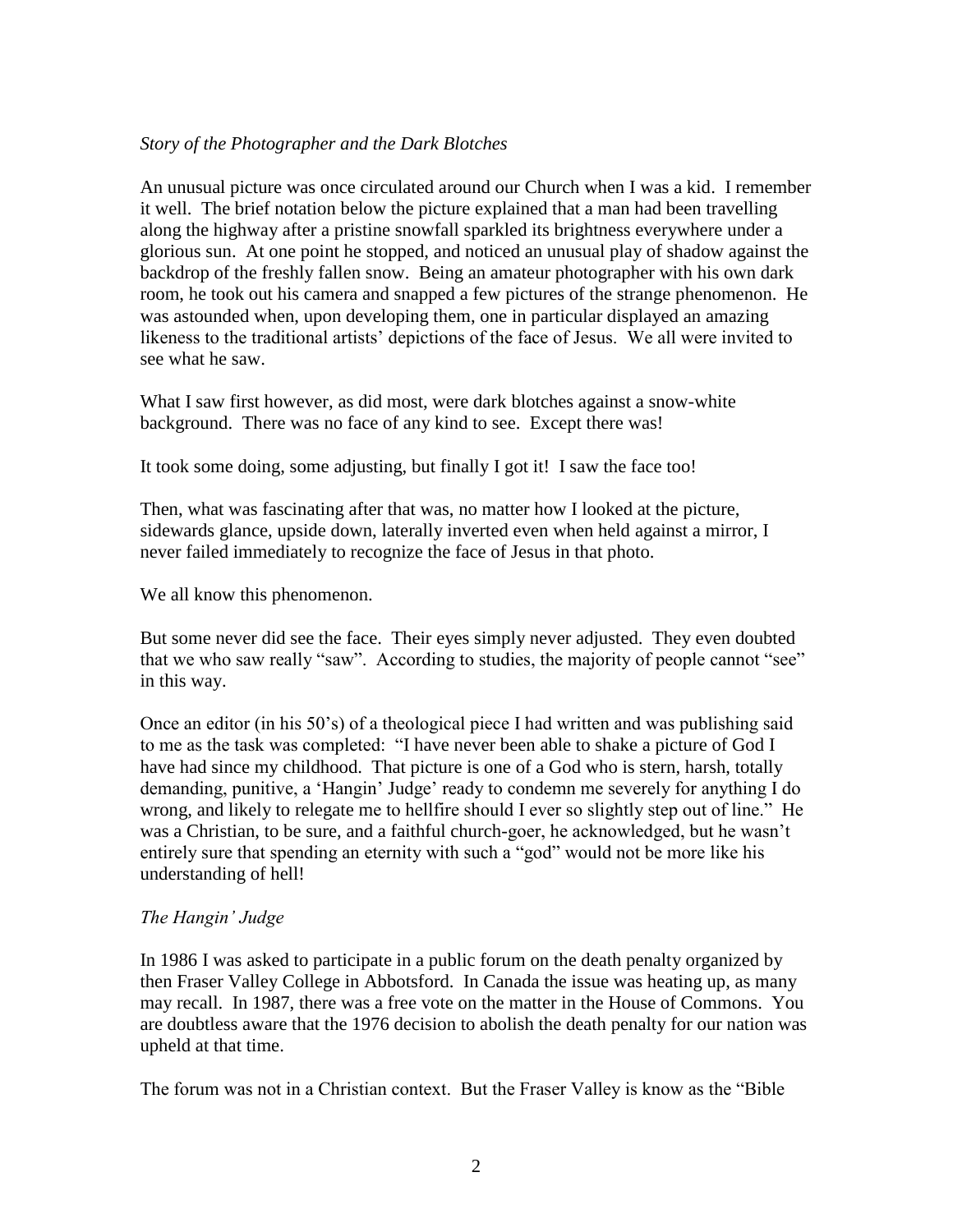Belt", so the criminology instructor who organized the event invited a Christian view on the matter to be given. I was part of a panel of four. The disclaimer was that of course I was only giving *a* Christian view.

When the question time came, a man stood up right away with a question for "Mr. Northey". He began by quoting Matt. 23:23 in the KJV: "... ye... have omitted the weightier matters of the law, **JUDGMENT!!!**" He thundered out that last word with all the gusto he could muster - reminiscent of preachers who come to a point in their sermon notes where is inserted: "Weak point. Thump pulpit loudly now!" Then he proceeded with a diatribe against me and my kind for having neglected the law precisely in this way in my opposing the death penalty. If "Christian expletive" is not an oxymoron (a contradiction in terms) he unleashed precisely that kind of violent vituperative invective upon me and my ilk for the next several minutes. His strongest accusation was that I was not, as I had claimed, an Evangelical, rather a Liberal of the worst kind, who could not see or accept the plain teaching of Scripture. He proceeded to call down judgment upon me, and issued a warning of dire consequences for the safety of our nation if Canada continued in its lawlessness by refusing to reinstate the death penalty. So vehement was he that I felt genuinely embarrassed as a Christian to be associated with that display of "Christian" sentiment. I realized too with a sudden chill that he apparently would have wanted the death penalty to be carried out on me for the offence of "wrongly dividing the word of truth" (according to him)!

When he finished, the moderator asked if I wished to respond. I indicated, as I tried to lock eyes with him, that it would perhaps be better if the two of us talked the issue over more at the end of the evening.

I looked for him immediately afterwards. But he was nowhere to be found. He had seemingly come to dump on me (if I failed to take the right position) and had no interest whatsoever in dialogue.

What I would have raised with him, had he given me the chance, is the following: *First*, he was quoting from the KJV where the Greek word, *krisis* used can have that connotation of condemnation and judgment indeed! But it can also mean "justice" especially with reference to divine justice. In fact, most other translations use the word "justice". By this time (Chapter 23) in the Matthew text, we know from Jesus that the Pharisees are a highly self-righteous, judgmental lot. It is a little hard to believe that Jesus would be challenging them on their failure to show condemnation and judgment!

*Second*, the text is misused if a huge exclamation mark is placed after the word, "judgment". In the KJV, the text says actually: "ye... have omitted the weightier matters of the law, judgment, mercy and faith." There is already a hint of a continuum or even a parallelism here, that argues against the sense of this statement to mean "judgment" in the way my accuser meant it. Jesus is quoting from Micah 6:8, already read this morning, which often is considered to be the high water expression of Old Testament spirituality. Here is what the passage says in the KJV: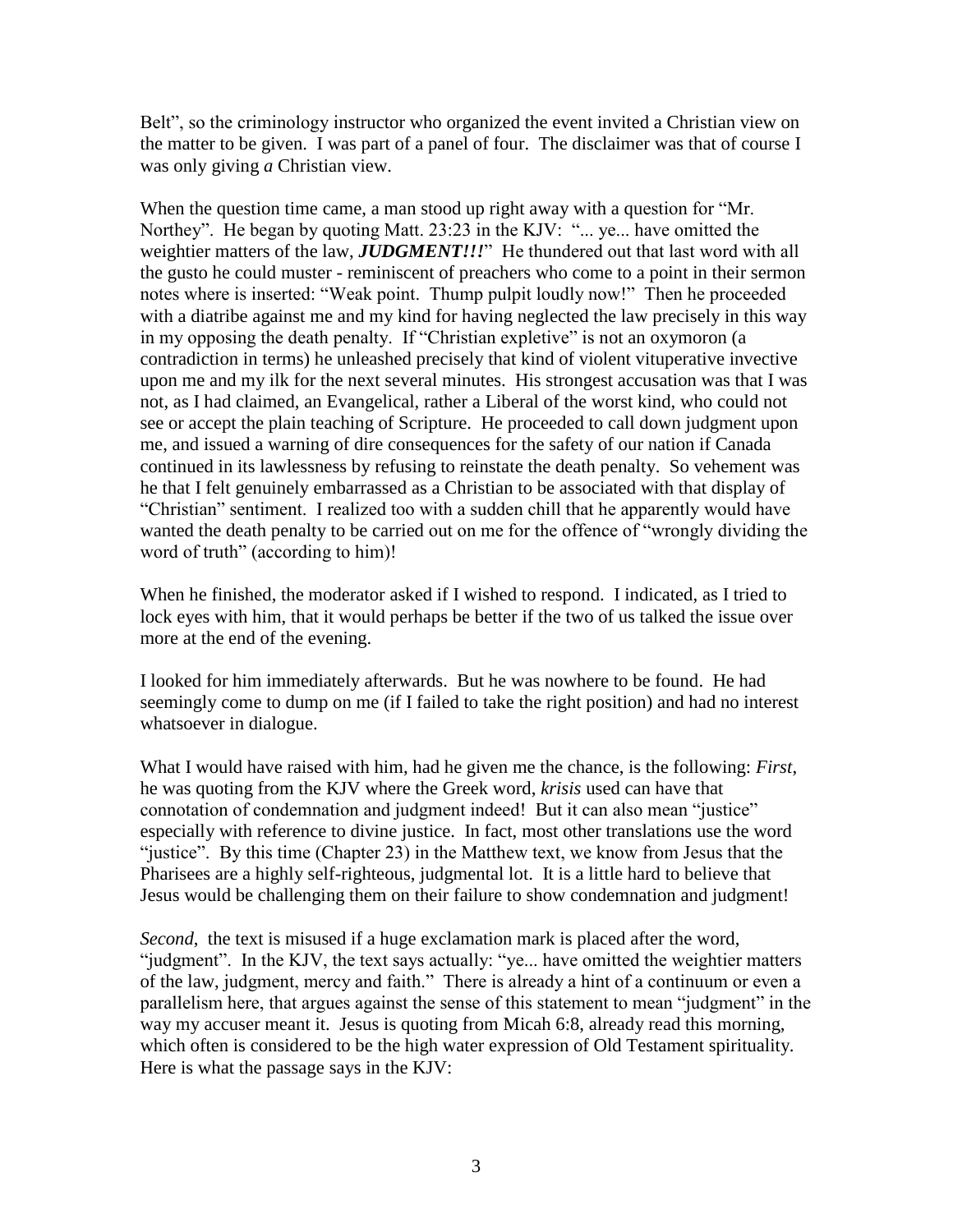#### *Micah 6:8 He hath shewed thee, O man, what is good; and what doth the LORD require of thee, but to do justly, and to love mercy, and to walk humbly with thy God?*

The passage follows a specific disavowal of mountains of sacrifice, in favour of "justice, mercy, and faithfulness". It precedes God's castigating his people for their failure to treat others justly, compassionately, mercifully, caringly. Twice already in Matthew's Gospel (9:13, 12:7), Jesus says explicitly: "I desire mercy, not sacrifice" with reference to God's way, God's "face". The Gospel is nothing if it is not about a dismantling of the very scapegoating mechanism to be found in all cultures and all times that led in fact to putting Jesus upon the Cross! The Gospel is nothing, in other words, if it is not about denying harsh punishments including capital punishment! Jesus died after all by brutal state execution!

The terse statement of Jesus about desiring "mercy, not sacrifice", slightly more fully reiterated here with reference to the Micah 6 text, is in fact the death knell of the death penalty and all forms of violent punishments in our homes, communities, or criminal justice systems!

*Third*, one could not therefore have chosen a better passage to put the point home that true spirituality sees a face of God that is simply opposite to the face showed that night by such an angry diatribe, a face that rules out capital punishment and harsh punishments. It is a face that (Matt. 5:45) "*Causes his sun to rise on the evil and the good*", that (Luke 6:35) is "*kind to the ungrateful and wicked*", that says (Ezek 33:11) " *'As surely as I live, ... I take no pleasure in the death of the wicked, but rather that they turn from their ways and live. Turn! Turn from your evil ways! Why will you die, O house of Israel?'* "

# **Glenn Flett**

Our fall Dinners' speaker last October was Glenn Flett. Three years ago, I told you a little of his story. It bears retelling.

Glenn spent several years committing robberies with violence, until one day he and a partner shot and killed a man during a Brinks Armoured Truck robbery. Through Christian friends inside and outside the prison, Glenn eventually chose to follow Jesus. Changes happened remarkably quickly. But a supreme test came after a woman in Victoria, a Christian pastor, was brutally murdered. She had been a grandmother figure to Glenn through all his criminal years. She had loved him unconditionally.

By a strange twist of circumstances, the man who murdered her ended up in the same prison as Glenn, and finally, in an English class he was teaching! Glenn was a "wheel" in the prison, had a lot of power, and could have called in favours. He could have had this guy killed. Not only did he not do this, but ultimately helped him successfully apply for and obtain parole. Glenn's new love for Jesus helped him embrace the man who had murdered the most accepting person in his life at that time.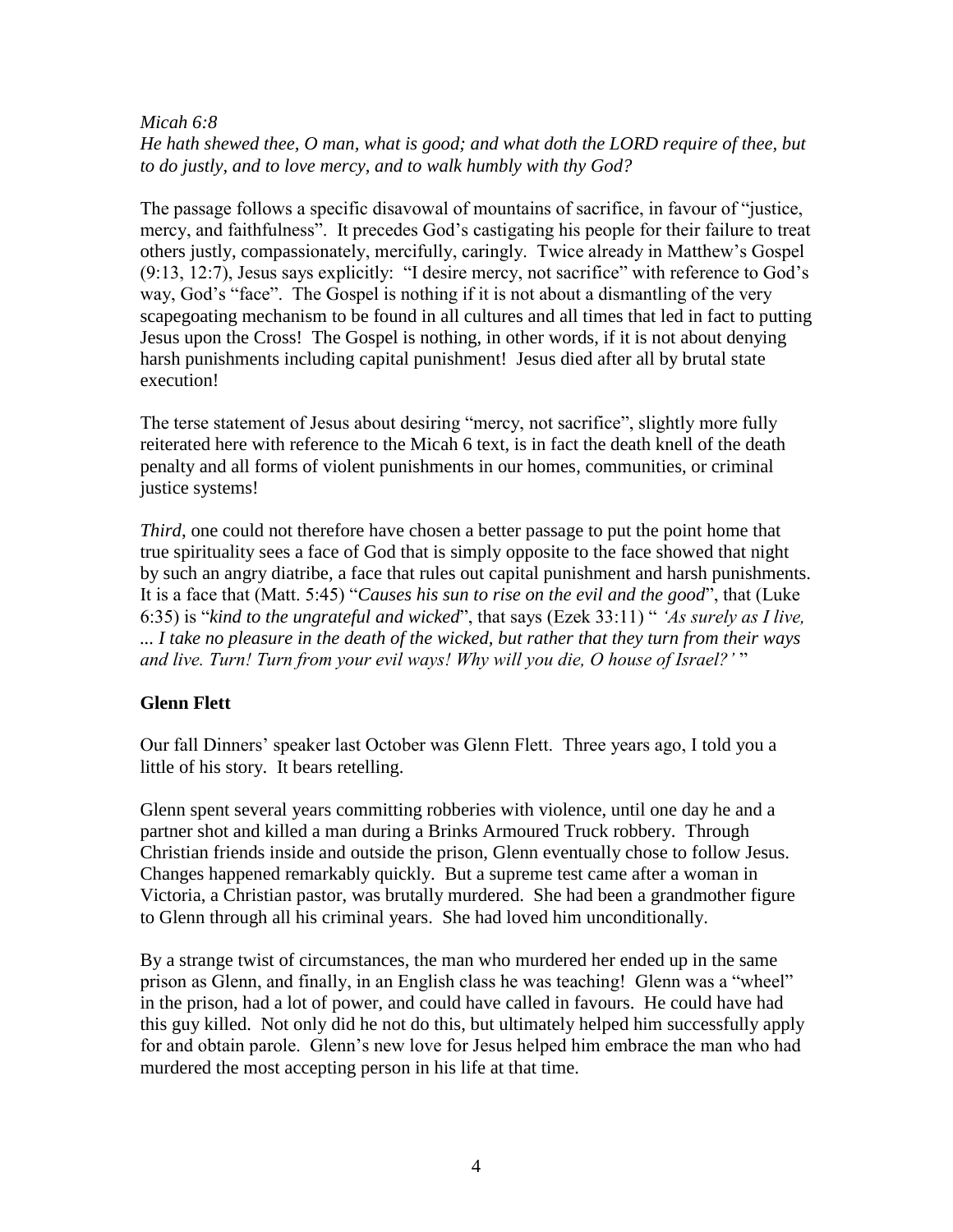Today, Glenn, who also had M2/W2 visits throughout his jail time, serves Jesus by reaching out to ex-prisoners through a local government-sponsored program that helps them reintegrate into society. It is called L.I.N.C.: Long-Term Inmates Now in the Community. He tells his story widely, and is well-known in the larger criminal justice community, and also works closely with M2/W2. His wife serves on our board.

Glenn is a delightful illustration of our Romans and Ephesians texts: not only is he a walking example of God's love reaching out while Glenn was God's enemy, but he also demonstrates reaching out to his enemy in love, the murderer of his closest supporter. And the ripple effect continued on in that young man's life, since he has a crime-free existence in the community now.

### *Conclusion*

On December 28, 2003, *The New York Times* published an article entitled: "Report on Brutal Vietnam Campaign Stirs Memories". It said in part:

"The report, published in October and titled 'Rogue G.I.'s Unleashed Wave of Terror in Central Highlands,' said that in 1967, an elite unit, a reconnaissance platoon in the 101st Airborne Division, went on a rampage that the newspaper described as 'the longest series of atrocities in the Vietnam War.'

" 'For seven months, Tiger Force soldiers moved across the Central Highlands, killing scores of unarmed civilians – in some cases torturing and mutilating them - in a spate of violence never revealed to the American public,' the newspaper said, at other points describing the killing of hundreds of unarmed civilians.

" 'Women and children were intentionally blown up in underground bunkers'," the [newspaper] said. 'Elderly farmers were shot as they toiled in the fields. Prisoners were tortured and executed - their ears and scalps severed for souvenirs. One soldier kicked out the teeth of executed civilians for their gold fillings.' "

The *New York Times* article continues:

"In recent telephone interviews with *The New York Times*, three of the former soldiers quoted by *The Blade* confirmed that the articles had accurately described their unit's actions.

"But they wanted to make another point: that Tiger Force had not been a 'rogue' unit. Its members had done only what they were told, and their superiors knew what they were doing.

'The story that I'm not sure is getting out,' said Mr. Causey, then a medic with the unit, 'is that while they're saying this was a ruthless band ravaging the countryside, we were under orders to do it.